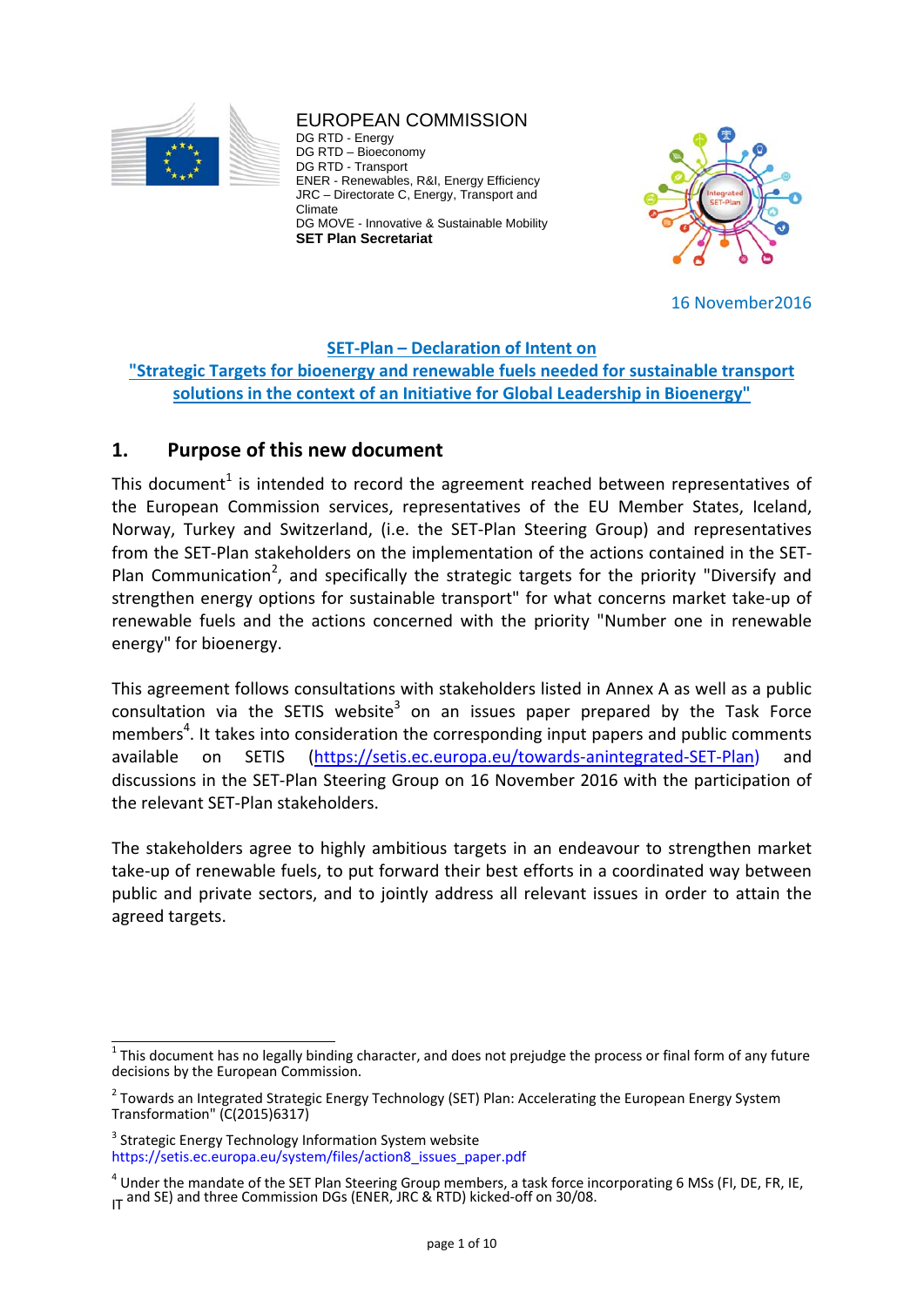# **2. Introduction**

Energy from biological resources is currently the most widely used renewable energy source worldwide. .According to the International Energy Agency (IEA), bioenergy accounts for roughly 10% of the global energy supply. Based on Eurostat records, it contributes to Europe's energy supply almost as much as the primary energy production of indigenous gas and more than that of indigenous oil. Furthermore, it represents two-thirds of Europe's renewable energy sources with an absolute growth in the last five years as important as the growth of all other renewable sources together.

Bioenergy is the only renewable energy source that is continuously available and versatile: on the product side; it can contribute to replace fossil fuels in all energy markets, heat, electricity with base load and flexible capabilities, allowing the integration of high renewables share (wind, solar) into electricity grid, as well as fuels for transport, including for aviation. On the supply side it may benefit from large availability and wide variety of potential feedstock such as energy crops and wooden biomass, but also residues from both agriculture and forestry, the organic fraction of municipal and industrial solid waste, as well as algae and aquatic biomasses. Feedstock flexibility is an important requirement for future plants as it is important for cost reduction.

On the path from resources to the final energy product there are many technologies used for feedstock preparation on one hand and for the conversion into the final product, being electricity, heat or transport fuel.

**It is due to this versatility that an integrated approach is followed here** to enhance the synergies and economies of scale, to achieve economic benefits in the value chain to ultimately reduce the production costs and to optimise the greenhouse‐gas performance of all bioenergy‐products through technology and feedstock upgrading. Although cost structure is heavily influenced by feedstock cost, this document focuses on R&I needs and targets solely for the conversion step.

In the longer‐term, the very ambitious European climate targets of decarbonisation across all sectors beyond 2050 require a holistic look at the energy system, fully taking into account the interdependencies between various energy consuming sectors, and fully relying on low‐ carbon technologies. The use of renewable hydrogen and other renewable liquid and gaseous fuels derived therefrom (Biomass‐to‐liquid, Power‐to‐Gas including hydrogen and Power-to-Liquid) could play an important role not only in decarbonizing transport, but also in enabling the cross‐sectorial integration of surplus renewable electricity and realizing a fully renewable energy supply linking the electricity, heating, transport and industrial sectors. These technologies could prove indispensable in the scenario where low-carbon renewable electricity needs to be stored either in large quantities or over very long-time (inter‐seasonal storage). In addition, renewable hydrogen can also be used for upgrading biomass, allowing for additional synergies.

# **3. Policy Framework**

The 2030 Climate and Energy Policy Framework for the period from 2020 to 2030 has set the objectives to reach a 40 % reduction in GHG emissions by 2030 compared to 1990, a binding target of at least 27 % for the share of renewable energy in 2030 and a 27% energy efficiency indicative target. The Energy Roadmap 2050<sup>5</sup> investigated possible pathways for a

<sup>5</sup> COM(2011) 885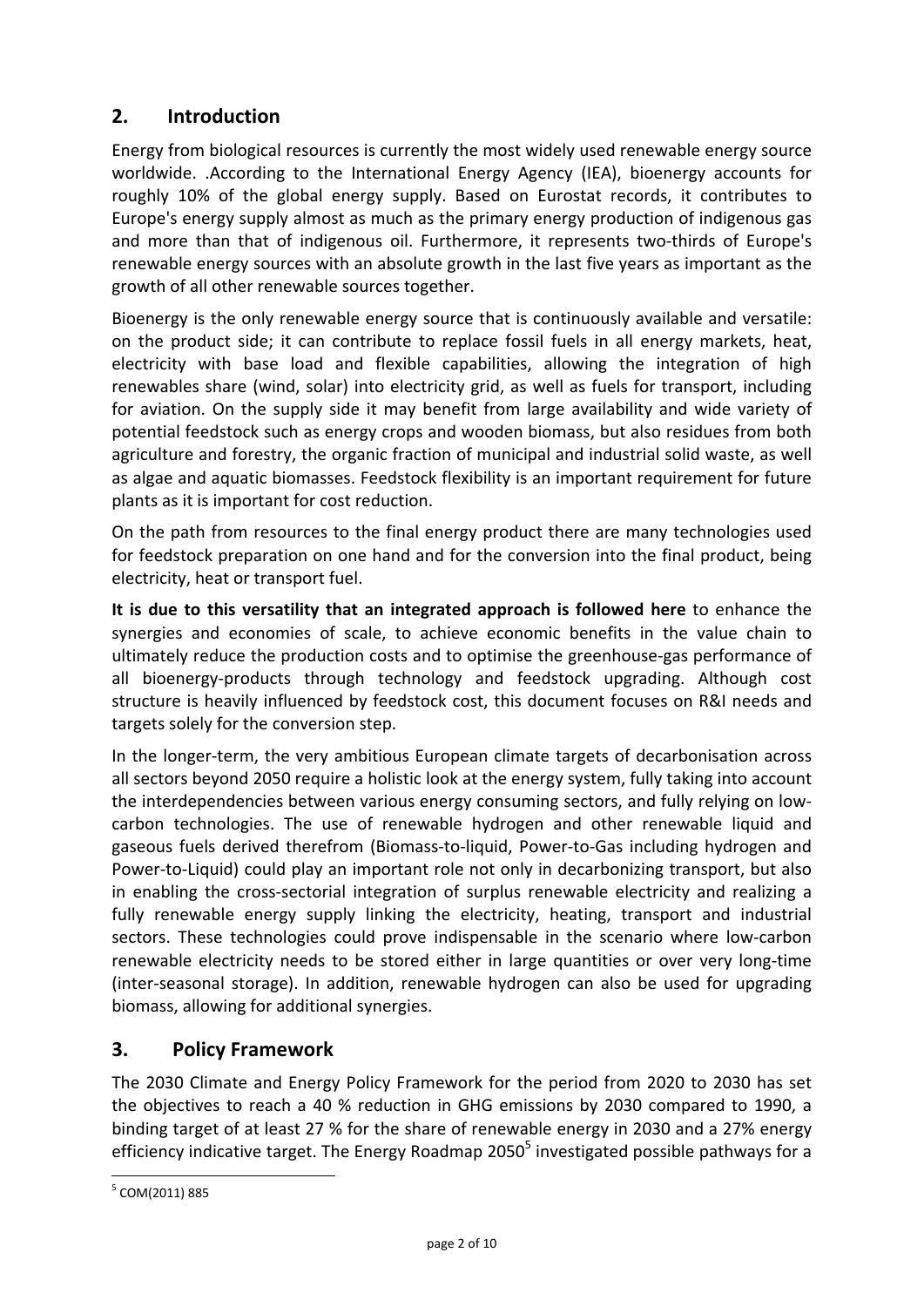transition towards a GHG emission reduction of 80% economy‐wide. Bioenergy production for heating & cooling, electricity and transport is expected to play a major role in the decarbonisation in all scenarios of the Energy Roadmap 2050.

Within the current policy to achieve a RES share of 20% of final energy consumption by 2020, Member States committed in their National Renewable Energy Plans (NREAPs) to deploy bioenergy capable to deliver 140 Mtoe, which would correspond to about 57% of all RES, or in other terms, to about 12% of the entire final energy consumption. Moreover, a more ambitious 2020 target of 10% of the energy requirement for fuels for all forms of transport was set out in Directive 2009/28/EC, which included all renewable energy sources for transport, not just biofuels. To address sustainability of Biofuels for transport, in 2015, the Council and Parliament (Directive 2015/1513 Article 3d) set a limit of 7% for the contribution of biofuels produced from food crops (e.g. cereal and other starch‐rich crops, sugars and oil crops) and established an indicative target of 0.5 % for advanced renewable fuels in transport by 2020. These fuels should be based on non-food biomass feedstock, residues and wastes and of non‐biological origin like renewable power to gas and power to liquid fuels (feedstock listed in Annex IX of Directive 2015/1513). However, there is still a need to extend the GHG savings methodology to the full range of renewable fuels and a for definition and scheme for guarantees of origin (GoO) for green hydrogen.

Regarding RE policy towards 2030, the EU considering a binding target of 27% by 2030 for renewable energy's share, and a decrease of Europe's final energy consumption to 950 Mtoe (2015: 1050 Mtoe), it is realistic to assume a contribution of 160 Mtoe (17%) by bioenergy, compared to 103 Mtoe achieved in 2014.

The final share however will depend on the cost and availability of sustainable biomass as a whole for all biomass origins and for uses including food, feed, and industrial uses of biomass.

# **4. Targeted Technologies**

**The scope** of this declaration shall be to focus on bioenergy and renewable fuel solutions for sustainable transport, solutions for overcoming the barriers of feedstock availability and the economics of bioenergy production, in particular of larger CHP plants.

# *Renewable Fuels for Transport*

The Renewable Energy Directive<sup>6</sup> established a 10% share of renewable sources for transport in 2020. However, the debate on sustainability of conventional biofuel production has led to more stringent sustainability criteria and for first generation biofuels, whilst 2<sup>nd</sup> generation biofuels still face multiple technical and economic barriers. Significant improvements are still required to achieve technical maturity and commercial availability of various conversion technologies for lignocellulosic biofuels production. In general for advanced biofuel production, the necessary technical maturity and efficiency can only be achieved through experiences with industrial scale‐up and "first‐of‐a‐kind" plants.

The share of biofuels, with 13.3 Mtoe in 2014, remained at 5.4%, and constitutes about 13% of all bioenergy. There is a need to increase this share by using replacement fuels from lignocellulosic biomass, residues, and power to gas/liquid that do not result in competition with food or land. In the absence of supporting policies and relatively low oil-prices, largescale production of cost-competitive drop-in fuels will be very challenging. There are various

<sup>6</sup> Renewable Energy Directive (2009/28/EC)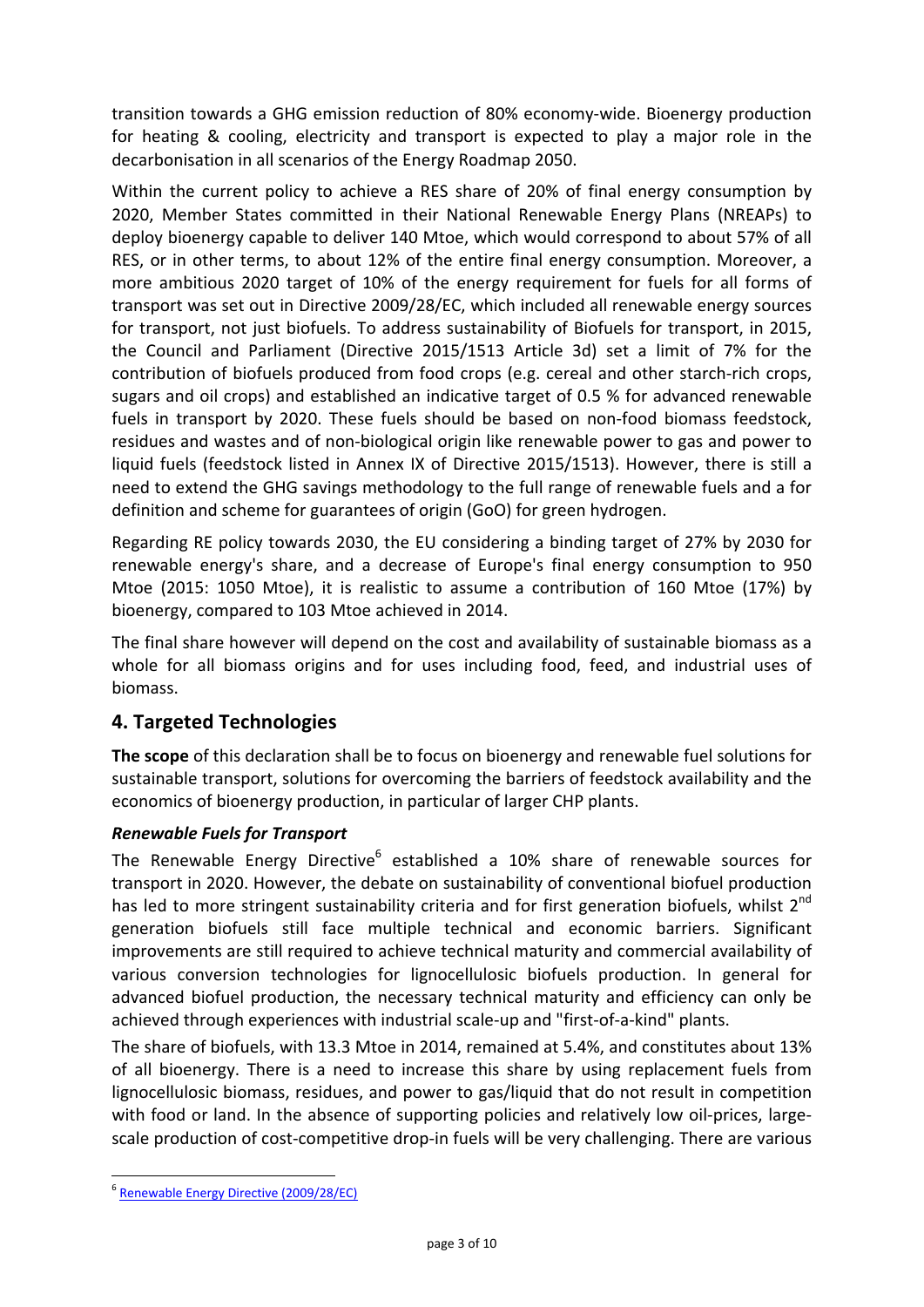options for the substitution of fossil‐derived diesel for road transport, for example synthetic drop-in fuel made from lignocellulosic and low-ILUC<sup>7</sup> sustainable biomass which does not require any engine modification and therefore permits immediate introduction.

For aviation, liquid renewable fuels are seen as the only viable option for the mid‐term to long-term (30-40 years). Today, only a limited quantity of aviation biofuels is available.

## *Other renewable Fuels of non‐biological origin*

There are other promising technologies under development to produce both liquid and gaseous renewable fuels. Renewable electricity can be used to produce renewable hydrogen  $(H<sub>2</sub>)$  which can be used both for transport and non-transport purposes (zerocarbon emission fuel cell vehicles, injection into the natural gas grid), to be reacted with carbon dioxide captured from other processes to give either a liquid or gaseous transport fuel (power-to-gas, power to liquid). Although other pathways to use hydrogen as a fuel in transport are also feasible, e.g. via the use of synthetic methane in compressed natural gas (CNG) vehicles or through conversion to methanol, the use of pure hydrogen in fuel cell electric vehicles (FCEVs) should be prioritised on the basis of higher energy efficiencies.

Beyond direct use of renewable hydrogen in (FCEVs), renewable hydrogen could also be used as substitute of fossil hydrogen used in refineries in the production process of diesel and gasoline, hence reducing the GHG emissions of transport sector in the short term.

## *Bioenergy for power generation*

With the increase of electricity production by solar and wind, the flexibility of power generation by biomass power plants has developed into a strategic asset for increasing further renewable electricity production for maintaining grid stability, and allowing higher stares of variable renewables (wind, solar). Bioelectricity generated from biogas has exhibited the largest growth rate, reaching more than 36% of bioelectricity production. Bioelectricity production across EU has increased significantly, and the current share (18.9%) of bioelectricity is already close to the 2020 expected, EU-wide share (19.3%)<sup>8</sup>. As an economically viable means to increase further grid penetration of solar and wind, power generation from biomass is expected to continue to increase significantly, both on a small and large scale.

## *Bioenergy for heating and cooling*

The bioenergy contribution for heating and cooling has currently the largest share (88%) of all RES used for heat and cooling with 76 Mtoe, quite close to the 2020 Member States plan of 90 Mtoe. Towards 2030 a moderate increase can be anticipated due to increased CHP deployment, together with the integration requirements of renewable electricity satisfied by bioenergy produced electricity and further energy efficiency improvements of Europe's building stock.

# **5. Challenges to address**

The availability and cost of sustainable **biomass feedstock** is a major barrier for large scale deployment of bioenergy technologies. There are significant uncertainties with regard to biomass potential for energy use due to difference in approaches, assumptions, aggregation levels that need to be addressed. It is also important to note that there is not only competition but there are also great synergies between these different uses.

 $^7$  Annex IX of Directive (EU) 2015/1513 on the promotion of the use of energy from renewable sources

 $8$ As planned by the member states in their National Renewable Energy Plans (NREAP)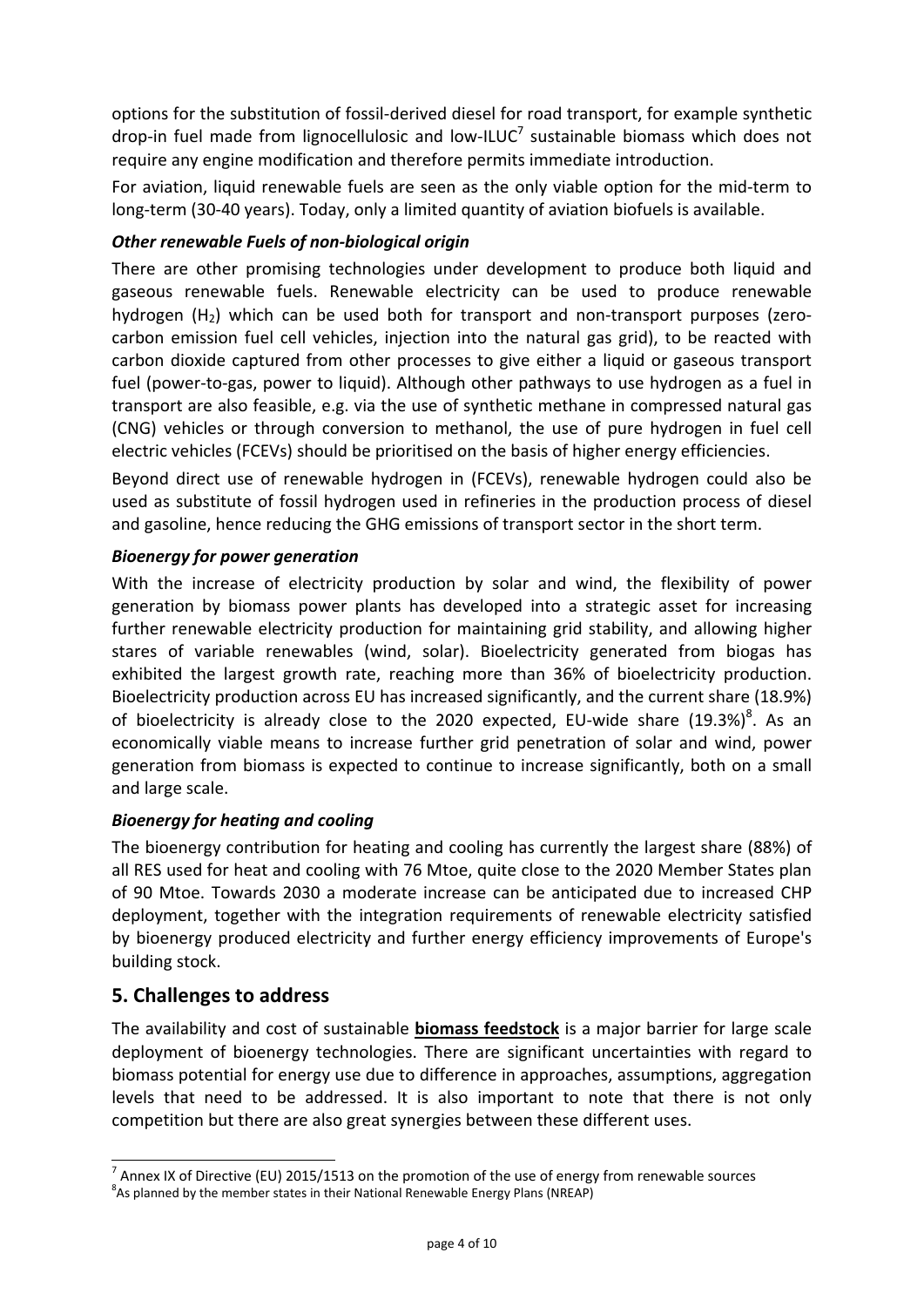A main issue regarding the viability of bioenergy plants lies in the development of a reliable, integrated biomass supply chains from cultivation, harvesting, transport, storage to conversion and by‐product use across Europe. Secure, long‐term supply of sustainable feedstock – often by local supply chains ‐is essential to the economics of bioenergy plants.

Consequently and for overcoming the barriers of feedstock and economics of bioenergy production vis‐à‐vis higher capacity plants, it is necessary to improve the performance of the biomass **conversion** to intermediate bioenergy carriers analogous to coal, oil and gaseous fossil energy carriers and thus create the crude energy feedstock basis that could be further refined to final bioenergy products or directly used for heat and power generation. The conversion solutions can either be based on local feed stocks or in large scale and long transportation distances on low‐cost bioenergy carriers.

The further **processing** of intermediate bioenergy carriers to advanced biofuels for transport purposes and the development of heat and power from biomass have additional particular challenges, related to performance concerning necessary technological development for improving the conversion and energy efficiency and reduce the production cost of the end product, but also to sustainability. These challenges are equally important for both thermochemical and biochemical/biological technological pathways, including the use of algae. On the other hand, sustainability in terms of environmental and social impacts is essential for increasing public acceptance of bioenergy production and enabling bioenergy deployment.

**Sustainability** both for bioenergy and biofuels is a concern as it can reduce public acceptance. It can improve when bioenergy is provided by waste or residual streams of biological materials. The use of residual biomass allows the valorisation of waste streams for energy recovery and it generally provides environmental benefits with environmental risks that can be minimized by proper management guidelines. These shall comprise land‐use footprints, water resources and overall‐lifecycle performance. Energy from biomass can also be an already existing part of a future circular economy and shall take advantage of the multiple product opportunities biomass can deliver.

The **economic competitiveness** of bioenergy can be improved in integrated systems such as biorefineries with co‐production of high‐value biochemicals in addition to biofuels, power and heat. Combined Heat and Power (CHP) could improve the economic performances of bioenergy plants, with some limitation due to local and seasonal heat demand and capital costs of the district heating/cooling network. Within a developed smart grid, such cogeneration district heating systems would have a large potential to compensate the lower generation of solar electricity during the heating season.

Although the GHG mitigation potential of hydrogen technologies is promising, important obstacles for widespread deployment need to be overcome. Most hydrogen technologies are still in the early stages of commercialisation and currently struggle to compete with alternative technologies, including other low‐carbon options, due to high costs. Additional attention will be required before their potential can be fully realised.

The barriers are mainly related to cost efficient generation of low‐carbon renewable hydrogen, including current high costs of the electrolyser technology. The other technical issues that must still be resolved include better adaptation to operation under variable load, making the technology more compact and durable as well as efficiency improvements.

Given the positive contribution to both energy security and climate mitigation goals, **advanced renewable fuels** can justify the short‐term high economic cost, with the perspective that they can prove to become viable and cost effective in the longer‐term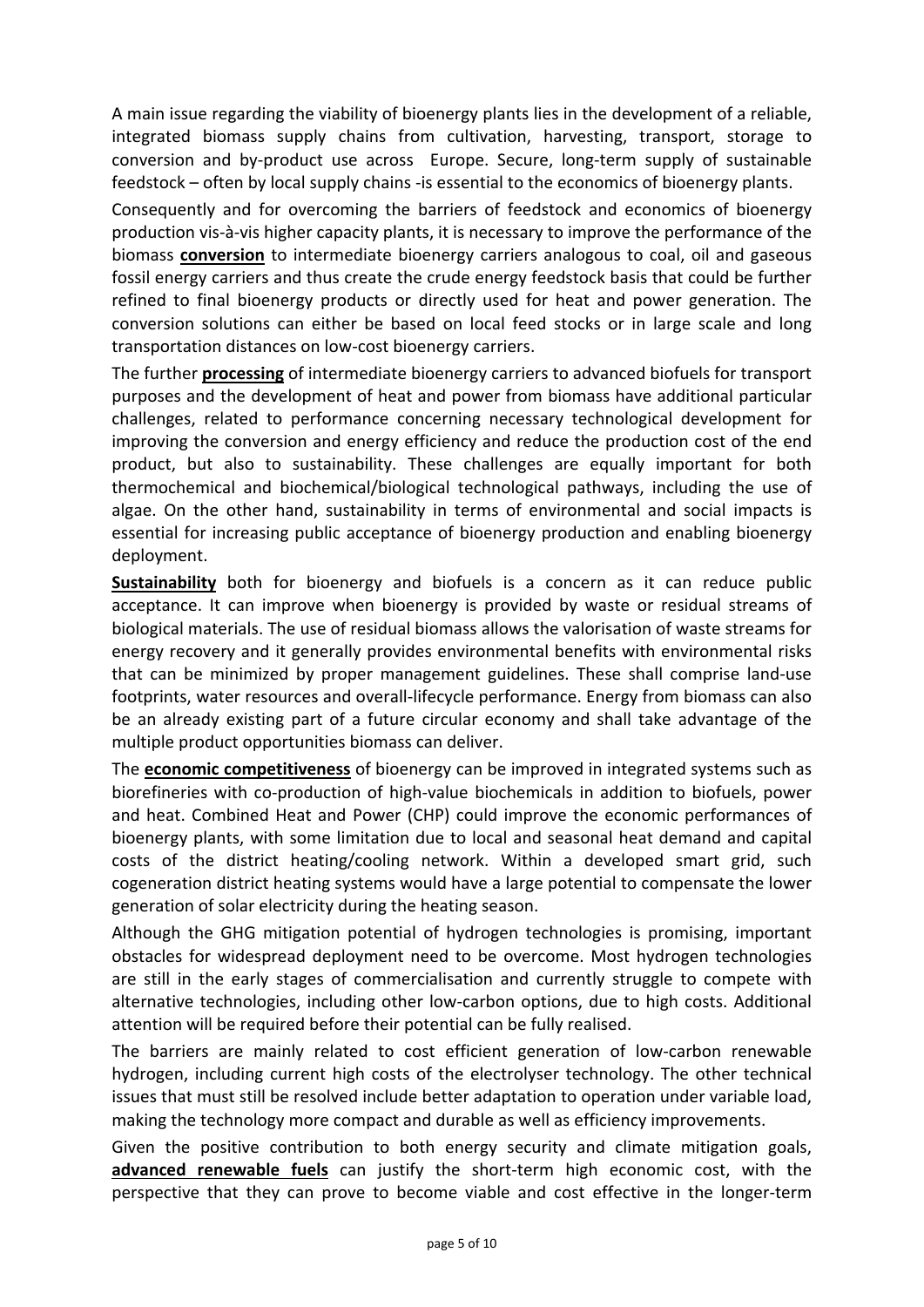through technological improvements. However, market analysis shows that both development and deployment is behind expectations. Therefore, the necessary technical maturity and efficiency can only be achieved through experiences with industrial scale‐up and "first‐of‐a‐kind" plants.

## **6. Targets**

## **6.1 Renewable Fuels for Sustainable Transport**

With regard to resource efficiency and costs, it is always necessary to consider all possible uses and products derived from the renewable sources, including for example renewable electricity and renewable chemicals and materials. There is growing interest in industrial products derived from renewable sources and, as a consequence, bioproducts within the emerging bioeconomy and the growing competition for available biomass and water can have an impact on biofuels production costs. In the same context, integrated biorefineries that convert biomass into advanced biofuels and other products such as biochemicals can improve the cost-competitiveness of the overall biomass conversion process and maximise resource efficiency. In any case, advanced biofuels should only be produced from environmentally sustainable biomass and must comply with sustainability criteria and constraints laid out in the RED and ILUC directives aiming at replacing fossil based fuels that continue to be incentivized today.

Renewable liquid and gaseous transport fuels of non‐biological origin (e.g. power to gas and power to liquid), which in the future are expected to make a significant contribution to the total decarbonised transport fuels mix in the future and require targeted short term actions. Besides, they can also be integrated into biorefinery concepts to utilise available bio‐CO2 (bio-Carbon Dioxide Capture and Utilisation, Bio-CCU). Furthermore, there are extensive potential opportunities for cost-effective integration of biofuel and renewable fuel production into other industries using renewable feedstocks. The high proportion of cost associated with sourcing of biomass needs to be addressed through further research on biomass production and supply chains.

Given the positive contribution to both energy security and climate mitigation goals, advanced renewable fuels can strongly justify the short‐term high economic cost that their production implies, with the perspective that they can prove to become viable and cost effective in the longer-term through technological improvements. It is clear from stakeholder comments that many synergies exist between biofuels and other renewable fuels of non-biological origin and there are many opportunities for process integration to optimise resource efficiency. It is also clear that the contribution of many different types of renewable fuels (e.g. a diverse range of alcohols, hydrocarbons, H2, electricity, etc.) will be needed to achieve fossil fuel substitution across all transport modes (road, rail, waterways and aviation).

It is equally clear that each Member State must make its own sustainable transport fuel implementation plan based on its own strengths and resources. It is vital however that the EU ensures a supportive and stable policy framework for fossil fuel substitution to be achieved in a sustainable manner.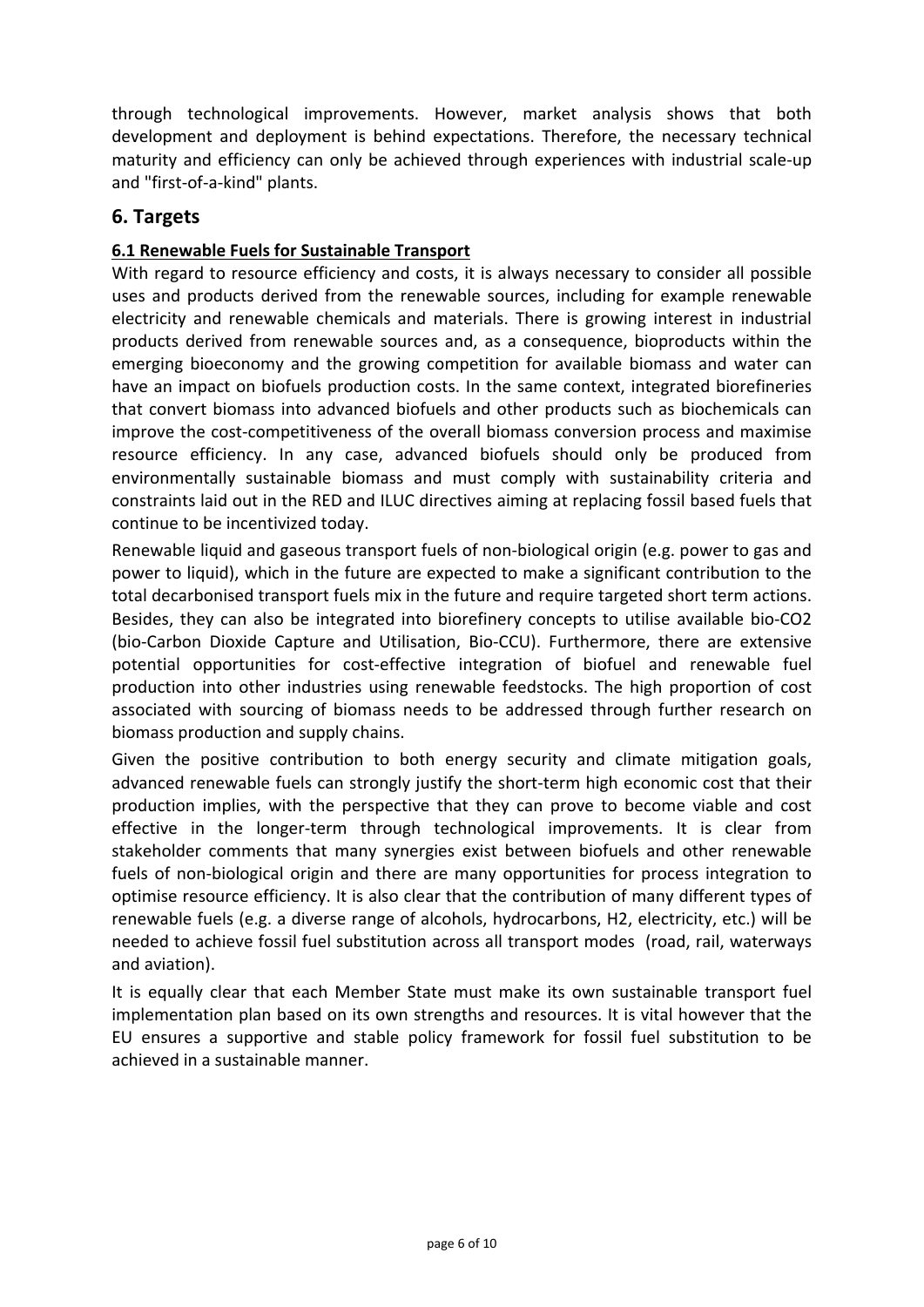#### **Agreed Strategic Targets in Renewable Fuels for Sustainable Transport 1. Improve production performance**

- 1.1. *Advanced Biofuels*
	- By 2030, improve net process efficiency of conversion to end biofuels products of at least 30% compared to present levels, with simultaneously reducing the conversion process costs
	- By 2020, obtain total production of 25 TWh (2.15 Mtoe) advanced biofuels<sup>9</sup>
- 1.2. *Other renewable liquid and gaseous fuels*
	- By 2030, improve net process efficiency of various production pathways of advanced renewable liquid and gaseous fuels $^{10}$  of at least 30% compared to present levels
	- By 2030, for renewable hydrogen production by electrolysis improve net process efficiency to reach 70%<sup>11</sup>

### **2. Improve GHG savings**

Total GHG savings through use of advanced biofuels and renewable fuels will be at least that required in Directive (EU) 2015/1513 where Article 7b (amended) states that greenhouse gas emissions saving from the use of advanced renewable fuels shall be at least 60%. The greenhouse gas emission saving from the use of biofuels shall be calculated in accordance with Article 7d(1) of the same Directive and should be at least 60% of the 40% target in 2030.

### **3. Reduce Costs** *(excluding taxes and feedstock cost)*

In conclusion, the target price in 2020 and 2030 for advanced biofuels and renewable fuels should be within a reasonable margin from parity with the fossil based fuels. Nevertheless, when policy incentives for  $CO<sub>2</sub>$  reduction are taken into account, they should aim to be in parity with fossil fuel prices in 2030. This will require in particular improvements in process efficiency and energy balance through the application of innovative practices $^{12}$ .

#### *3.1. Reduce cost for end biofuel products*

- Liquid or gaseous advanced biofuels by thermochemical or biochemical processing: <50 €/MWh in 2020 and <35 €/MWh in 2030 e.g. at least by 30% from 2020 levels
- Algae based advanced biofuels <70 €/MWh in 2020 and <35 €/MWh in 2030 e.g. at least by 50% from 2020 levels

### *3.2. Reduce cost for renewable liquid and gaseous fuels*

- Other renewable liquid and gaseous fuels excluding renewable hydrogen: at least by 50% from 2020 levels (<50 €/MWh)
- Renewable hydrogen: <7 €/kg.by 2020 <4 €/kg.by 2030 (electrolysis, reforming,..)

### **6.2 Bioenergy**

Increasing the overall efficiency of the heat and power cogeneration and in particular the electrical efficiency is essential towards further reducing the cost of electricity and heat from biomass. A particular consideration shall be devoted to the development of smart integration concepts, such as the hybrid integration of biomass based cost-competitive polygeneration units, interacting with other RES in an integrated hybrid system mode and

1

 $^9$ this corresponds to the non-binding target of 0.6% of the approximately 4100 TWh (350 Mtoe in 2014) total transport fuel

consumption and to 3 GW installed production capacity.<br><sup>10</sup>for example using renewable electricity to produce gaseous or liquid fuels, including the capture and reuse of CO2, as<br>well as synthetic fuels made by other innov

<sup>&</sup>lt;sup>12</sup>To determine the price margin, input from stakeholders and Member States will be needed for developing the Implementation Plan.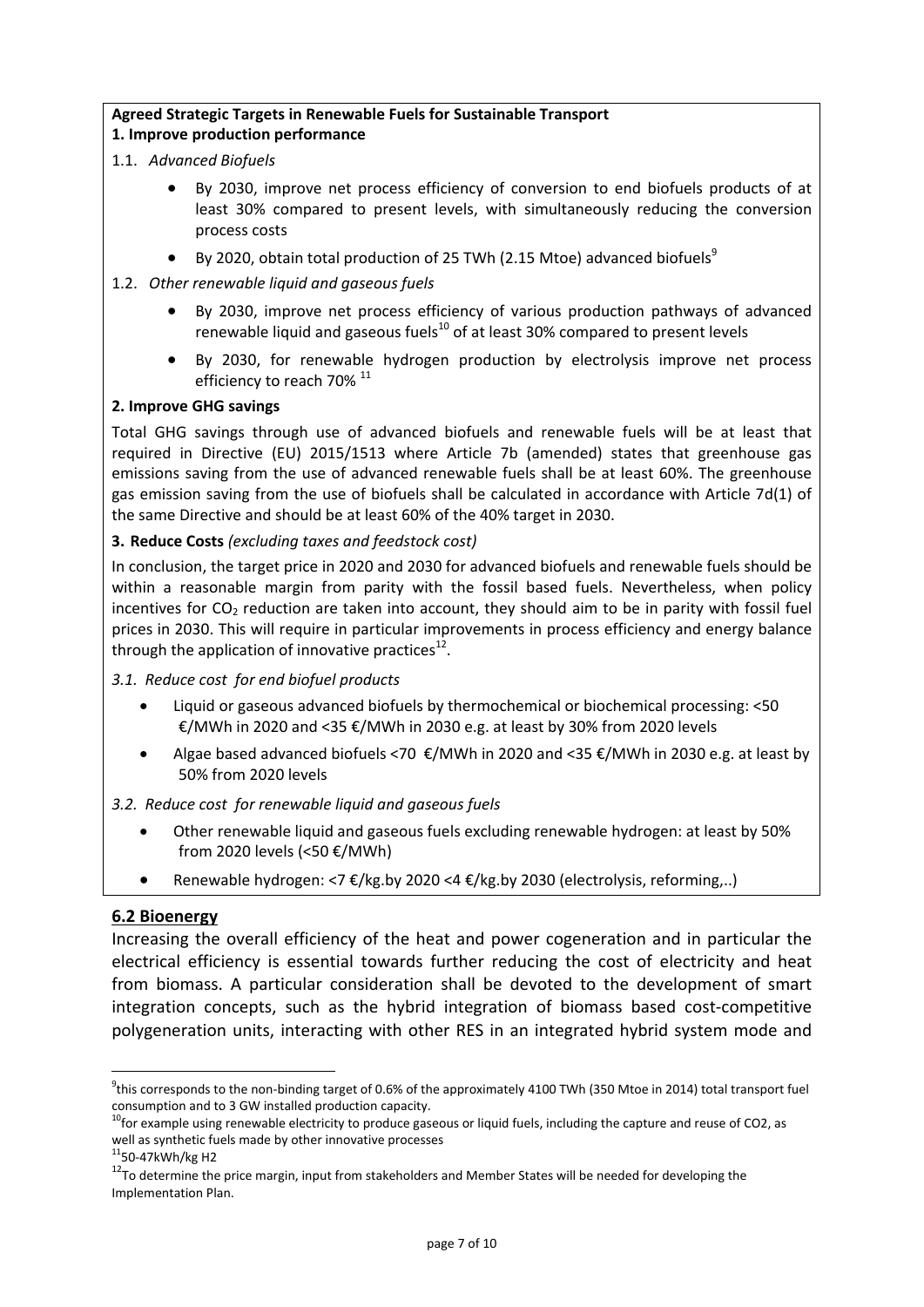securing grid stability (e.g. heat, electricity, biofuels etc.). This includes taking into account regional feedstock availability, sustainability, storage, distribution and energy demand. The achievement of the overall bioenergy targets will depend not only on technological advances, but also on non‐technological factors such as economies of scale (i.e. resulting from an increase in produced and installed capacity), risk-finance for first-of-a-kind manufacturing pilot lines and demonstration of small, commercial‐scale bioenergy, biofuels and biomass co-fired CHP plants, as well as standardisation. Of equal importance will be the integration within the existing process industry for the main pathways.

### **Agreed Strategic Targets Bioenergy:**

**1. Reduce conversion system costs** for high efficiency (>70% based on net calorific value of which >30% electrical) large scale biomass cogeneration of heat and power by 20% in 2020 and 50%

**2. Improve performance and reduce GHG emissions by increasing efficiency:** Obtain net efficiency<sup>13</sup> of biomass conversion to intermediate bioenergy carriers of at least 75% by 2030 with GHG emissions reduction of 60% from use of all types of intermediate bioenergy carrier products  $14$  resulting to a contribution to at least 4% reduction of the EU GHG emissions from the 1990 levels.

### **6.3 Intermediate Bioenergy carriers:**

1

Increasing the efficiency of intermediate bioenergy carriers' production paves the way for reducing costs of the final bioenergy products and allows for new industrial and market opportunities. As costs of feedstock now account for around 50% of bioenergy costs, efforts need to be directed at reducing these costs via the use of intermediate bioenergy carriers and creating a commodity market for them. Cheaper and standardized intermediate bioenergy tradable commodities will allow for energy decentralized production with positive results to both rural development and cost reduction of final bioenergy products (biofuels, bio heat and bio power).

**Agreed Strategic Intermediate Bioenergy Carriers<sup>15</sup> Improve performance and reduce cost (excluding taxes and feedstock cost)16 for intermediate bioenergy carriers** (before further processing to final bioenergy products)

- A. Liquid and gaseous intermediate bioenergy carriers by thermochemical or biochemical processing: <20  $\epsilon$ /MWh in 2020 and <10  $\epsilon$ /MWh in 2030 for e.g. pyrolysis oil; <40 €/MWh in 2020 and <30 €/MWh in 2030 for higher quality, e.g. microbial oils
- B. Solid intermediate bioenergy carriers by thermochemical or biochemical processing (e.g., bio‐char, torrefied biomass, lignin pellets): <10 €/MWh in 2020 and <5 €/MWh in 2030 compared to present levels.

 $13$ Net efficiency is the percentage of useful energy output compared with the net sum of energy inputs where the energy content is based on LHV (Lower Heating Value)<br><sup>14</sup>For bioenergy products, other than biofuels and bioliquids for which GHG savings are not yet defined in directive

<sup>2009/28/</sup>EC, the Commission has indicated the targets set for biofuels and bioliquids should be used. Otherwise the

reference will be the displaced fossil fuel use<br>  $^{15}$  In the context of this document intermediate bioenergy carriers are formed when biomass is processed to energetically denser intermediary products analogous to coal, oil and gaseous fossil energy carriers that could be further refined to final bioenergy products or directly used for heat and power generation. The former European Industrial Bioenergy Initiative (https://setis.ec.europa.eu/system/files/Bioenergy%20EII%202013‐2017%20IP.pdf), nowadays part of the ETIP on Bioenergy, provides examples of intermediate bioenergy carriers such as torrefied biomass and pyrolysis oils, microbial

oils, algae oils, etc,<br><sup>16</sup>The purpose of this target is to give a rating for different technologies concerning their cost competitiveness. Hence this includes production plus profit margin and relevant costs to point of sale to a customer where applicable, and excludes product related taxes applied (e.g. VAT) and feedstock cost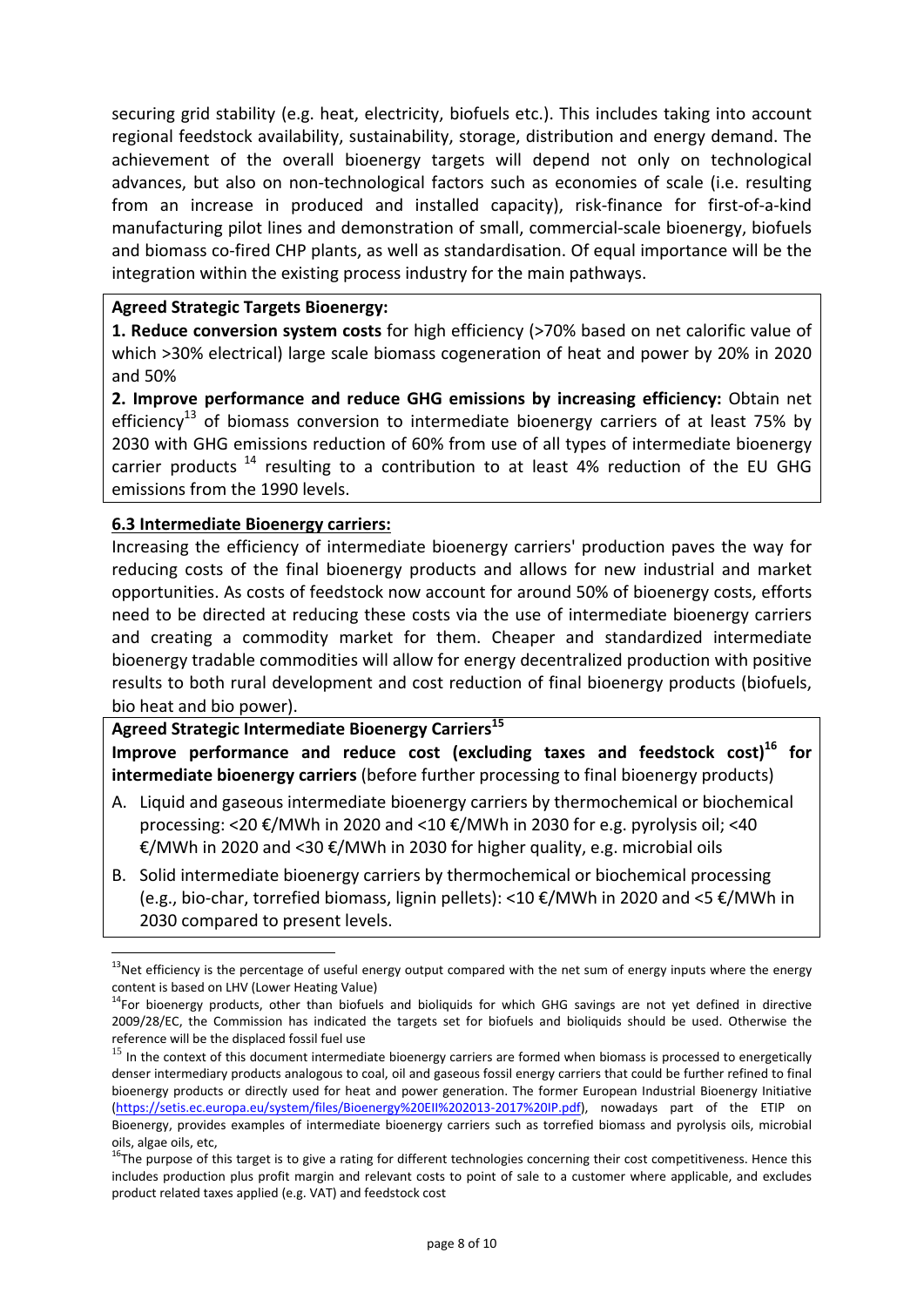# **7. Next steps**

The public and private stakeholders will:

- develop within 6 months a detailed implementation plan for the delivery of these R&I targets, in particular:
- determine joint and/or coordinated actions; to identify the ways in which the EU and national research and innovation programs could most usefully contribute;
- identify the contributions of the private sector, research organizations, and universities;
- identify all issues of a technological, socio‐economic, regulatory or other nature that may be of relevance in achieving the targets;
- report regularly on the progress with the purpose to monitor the realisation of the targets and take rectifying action where and whenever necessary.

The stakeholders intend to use the new European Technology and Innovation Platforms for Bioenergy and for Fuel Cells and Hydrogen as the main vehicle for discussing and agreeing the implementation plan.